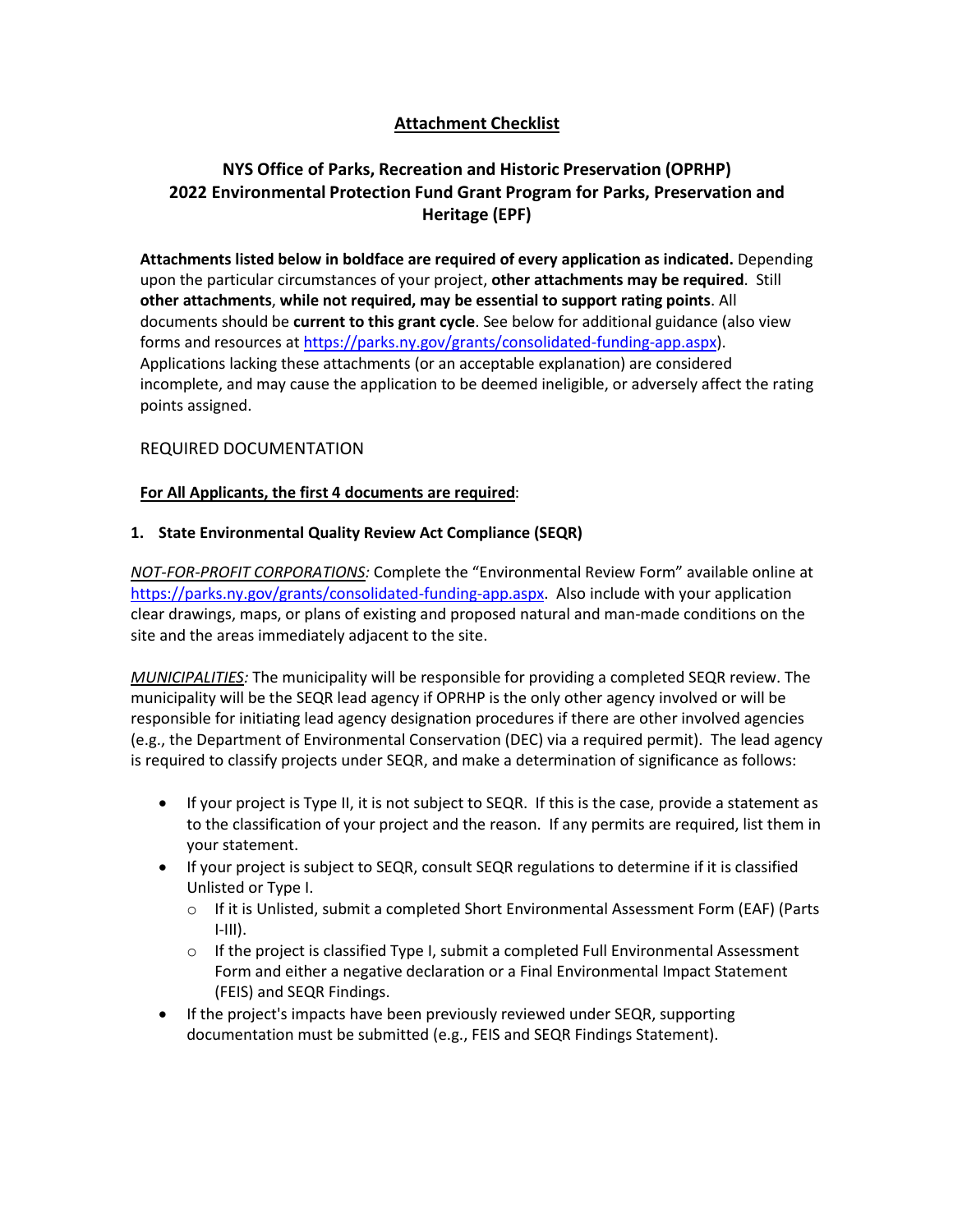## **2. Photos:**

Provide images (scanned photographs or born-digital; photocopies are not acceptable substitutes) showing the overall project area and documenting existing conditions. Include photos of any structures more than 50 years old within, or immediately adjacent to, the project area. Provide views to these features from the project site, as well as views of the project site from them. Photographs must reflect current conditions. Images that are freely available on the internet may not show current, actual conditions. Key all images to a schematic site plan (see below).

For an optimal review of the project, photography tips and guidance can be found here <https://parks.ny.gov/grants/consolidated-funding-app.aspx>

### **3. Schematic Site Plan:**

Provide a document that connects the narrative, photos, budget, and for a historic property the work detail, together pictorially.

For parks, a site plan that identifies the boundary of the park that is the subject of the application as well as how it relates to the surrounding areas (properties adjoining the site, roadways, water bodies, public access), what facilities are currently existing on proposed site (arrows or legend to indicate type -baseball fields, playgrounds, pavilions, parking areas, public access to the site, links to surrounding areas via trails, etc. and location of those facilities within the park), and what facilities are being proposed (type and location); these would then be linked to photos showing the subject area and surrounding areas, the narrative describing the work being contemplated, and the budget showing estimated costs.

With historic properties, two dimensional plans or elevations which identify the areas of the structure or site with the conditions as they currently exist that are the subject of the application (i.e., arrows to mortar joints, cracks, bricks); these would have a legend or some other way to link back to photos which show the areas of concern, the narrative and work detail which describe both existing conditions and the proposed work to correct issues, and the budget showing the estimated costs to accomplish the work.

### **4. Map:**

Submit a 1:24,000 scale USGS or DOT planimetric map with the subject property circled. An 8½" x 11" section, copy, or printout is acceptable, so long as it shows at least 1:24,000 scale and is clearly marked as to scale and source, including Quad Name and/or Code. We recommend using the online, layered "Grants Map for CFA," accessed via [https://parks.ny.gov/grants/consolidated](https://parks.ny.gov/grants/consolidated-funding-app.aspx)[funding-app.aspx](https://parks.ny.gov/grants/consolidated-funding-app.aspx) and the instruction document, "Using the Grants Map for CFA" to help answer application questions in the CFA, including questions concerning how to identify the appropriate Regional Economic Development Council, ZIP Code Tabulation Area (ZCTA) and Poverty data, and save and print or upload a 1:24,000 scale topographic or planimetric map, etc. for the project location. In addition, you may submit any other site map that is available which will help to locate the specific project site.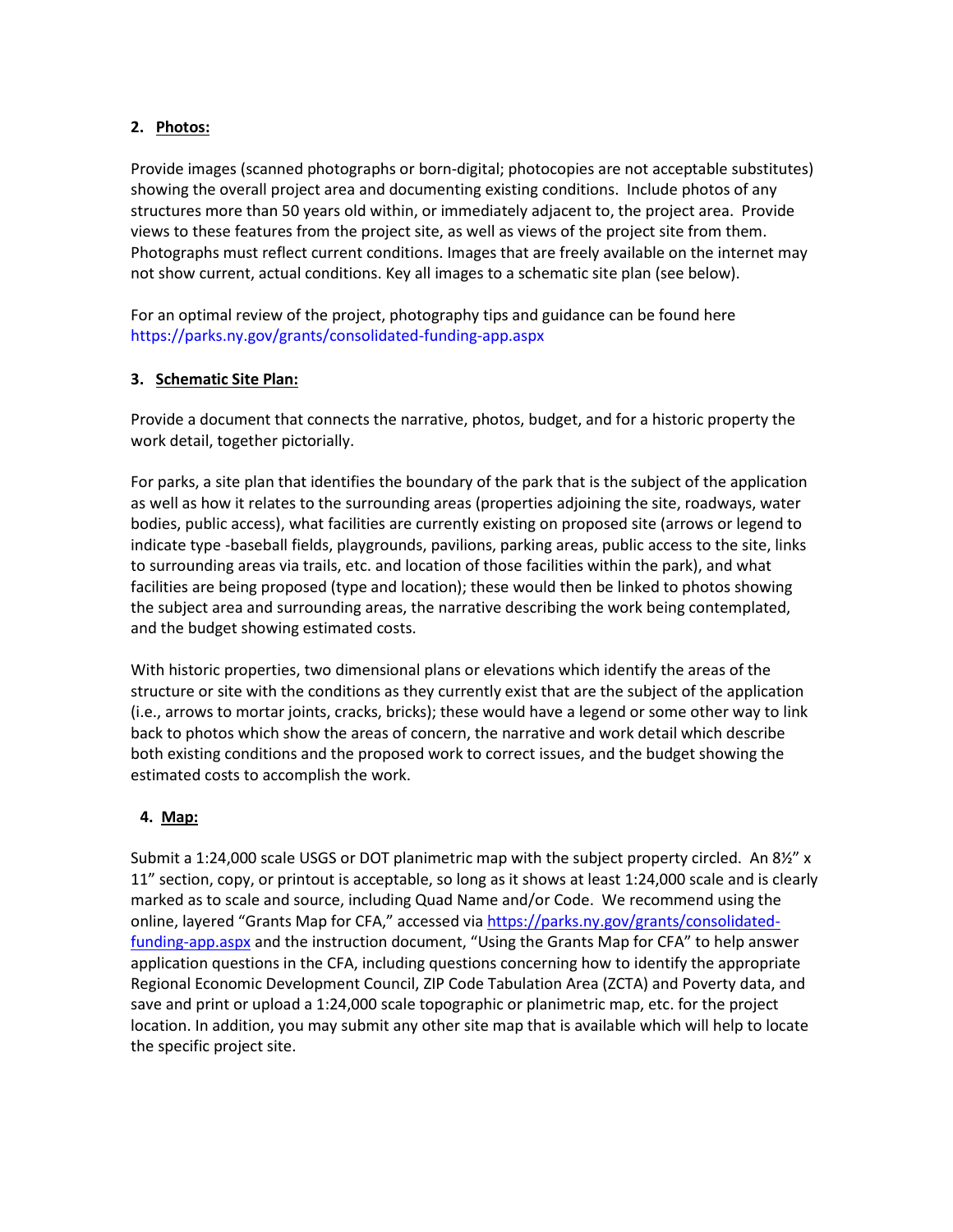## **5. For Not-for-Profit Applicants applying for a project under the Parks Program:**

**Except for projects on State lands, a resolution of municipal endorsement**, passed by the governing body of the municipality in which the project is located, which stipulates the approval/endorsement of the application. See a sample of an acceptable resolution of municipal endorsement at [https://parks.ny.gov/grants/consolidated-funding-app.aspx.](https://parks.ny.gov/grants/consolidated-funding-app.aspx)

## **6. For Historic Preservation Applicants:**

Documentation of National or State Registers of Historic Places listing or scheduled nomination review.

## **7. For Heritage Area Applicants:**

**Written approval/endorsement of the project by the local heritage area management entity**, if it is not the project sponsor, is required with the application. The letter should reference the appropriate Heritage Area management plan and relevant Heritage Area resources and goals. For information about active Heritage Areas with approved management plans, including exact heritage areas boundaries and Heritage Area Contacts, go to [https://parks.ny.gov/grants/heritage-areas/default.aspx.](https://parks.ny.gov/grants/heritage-areas/default.aspx)

## **8. For Applicants proposing to undertake work in a State Park or Historic Site:**

**Letter(s) of support** from the **Regional Director AND Capital Facilities Manager.** One letter of support may be provided with both signatures.

### **9. For Applications including Acquisition (purchase, donation, or transfer from another use):**

- Evidence of the owner's intent to sell, donate or transfer the property.
- A written appraisal valuation (desktop appraisal or exterior only appraisal) for each parcel that will be acquired or used as match as part of the proposal.

### **10. For Applications where Parkland is being Alienated:**

If the project is located in a public park facility, all or part of which is being sold, leased, exchanged, donated, disposed of or used for other than public park purposes, a copy of the **proposed or enacted legislation authorizing the alienation**.

### SUPPORTING DOCUMENTATION:

- Evidence of local historic preservation or landmark designation
- Clearly marked excerpts from federal, statewide, regional, or local planning documents in support of the project narrative.
- Written documentation clearly identifying community need and involvement; if the local plan which identifies the need for the project is 5 years or older, provide evidence that the plan reflects current need (i.e., copy of the resolution adopting or reaffirming the local plan)
- Documentation of community support (may include an official resolution by the governing body of the applicant, approving and/or endorsing the project and affirming public and community support for it, evidence of public participation,